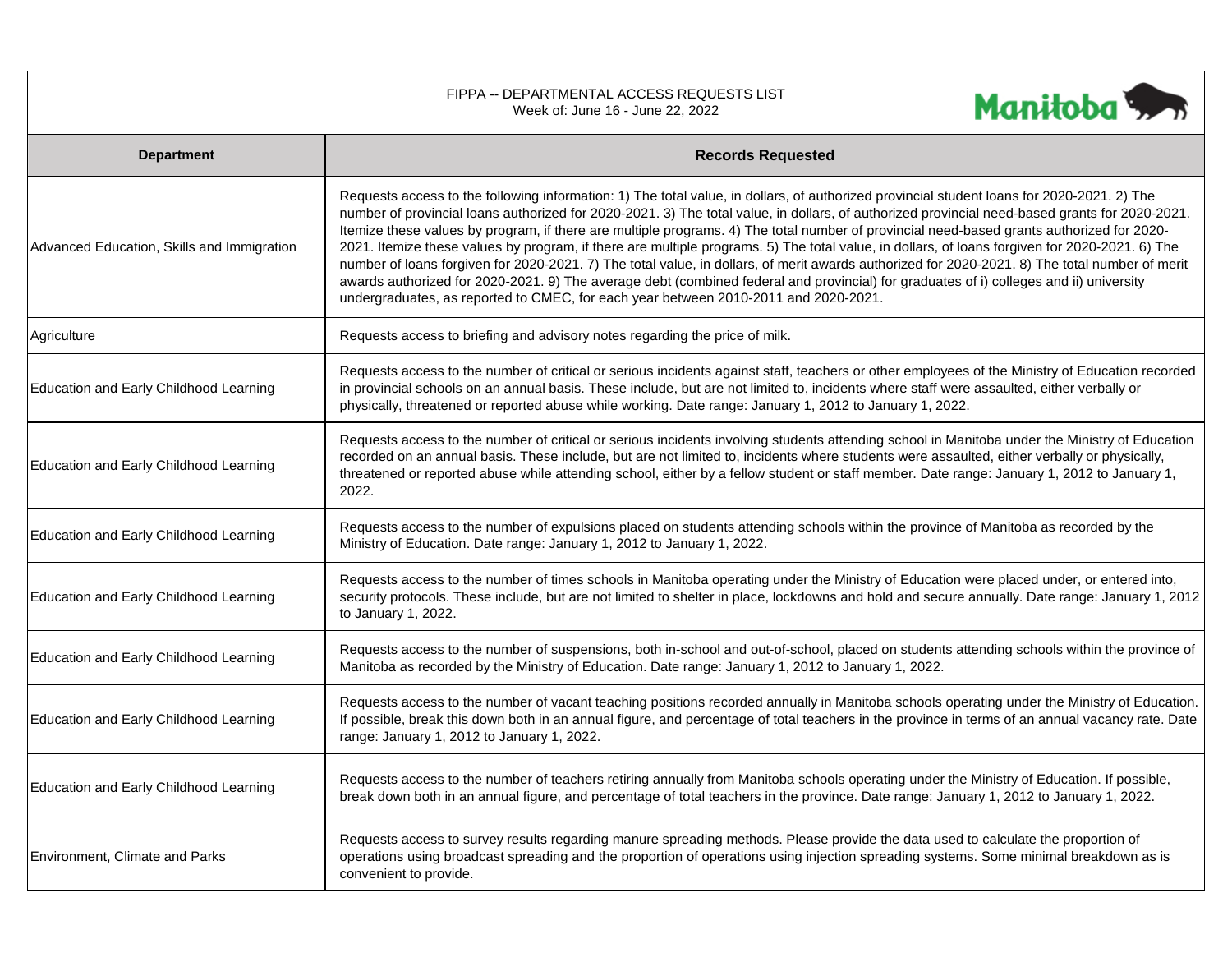|                                                            | FIPPA -- DEPARTMENTAL ACCESS REQUESTS LIST<br>Week of: June 16 - June 22, 2022                                                                                                                                                                                                                                                                                                                                                                                                                                                                                                                                                                             | Manitoba |
|------------------------------------------------------------|------------------------------------------------------------------------------------------------------------------------------------------------------------------------------------------------------------------------------------------------------------------------------------------------------------------------------------------------------------------------------------------------------------------------------------------------------------------------------------------------------------------------------------------------------------------------------------------------------------------------------------------------------------|----------|
| <b>Department</b>                                          | <b>Records Requested</b>                                                                                                                                                                                                                                                                                                                                                                                                                                                                                                                                                                                                                                   |          |
| Families                                                   | Requests access to a copy of the Minister's calendar with pop-ups and all associated records to the appointments for June 6 and June 7,<br>2022.                                                                                                                                                                                                                                                                                                                                                                                                                                                                                                           |          |
| Families                                                   | Requests access to the following request made by another applicant. "Requests access to the names of the organizations by community that<br>received grants and description of their proposals under ProtectMB, as described in Province of Manitoba news release June 3, 2021<br>"Manitoba Launches Community Outreach vaccination effort to Protect Manitobans from COVID-19". As described in the news release, "The<br>ProtectMB Community Outreach and Incentive grants will offer funding of up to \$20,000 to Manitoba organizations, businesses, churches and<br>others who work in and with low-uptake communities." Please provide the response. |          |
| Finance                                                    | Requests access to all records regarding the RFP for medical aviation services found here: https://www.merx.com/mbgov/solicitations/open-<br>bids/Medical-Aviation-Services/0000222019?purchasingGroupId=699163402andorigin=1. Date range: January 1, 2022 to May 18, 2022.                                                                                                                                                                                                                                                                                                                                                                                |          |
| Finance                                                    | Requests access to all records regarding the RFP "Comprehensive Strategy for the Capital Planning Region" as well as the budget for this<br>RFP. The link to the RFP is here: https://www.merx.com/mbgov/solicitations/open-bids/COMPREHENSIVE-SERVICING-STRATEGY-FOR-<br>THE-CAPITAL-PLANNING-REGION-Phase-01/0000221876?origin=0/. Date range: January 1, 2022 to May 18, 2022.                                                                                                                                                                                                                                                                          |          |
| Health                                                     | Requests access to documents generated with regard to food costs in Manitoba. For clarity, the following link sites a 2017 project for which a<br>final report "remains in the minister's office to this day": https://news.umanitoba.ca/free-press-inflation-spurs-need-for-food-costing-data/.                                                                                                                                                                                                                                                                                                                                                           |          |
| Health                                                     | Requests access to all statistics regarding COVID-19 related deaths from February 1, 2022 through June 7, 2022 including from which<br>Regional Health Authority they occurred, their ages, and their vaccination status specifically one vaccination, two vaccinations, more than<br>two vaccinations. No names are requested, only aggregate statistics.                                                                                                                                                                                                                                                                                                 |          |
| Health                                                     | Requests access to information. A Government of Manitoba news release dated September 14, 2021 titled "Province Invests in New Diabetes<br>Supports for Young Manitobans" estimates that due to changes announced that day, 1,000 more Manitobans will receive coverage for<br>advanced glucose monitors and 200 more Manitobans will receive insulin pumps with no up-front cost. Please provide the following record: the<br>number of those newly eligible who have applied for 1) advanced glucose monitors and 2) insulin pumps, and the number approved/ paid/<br>delivered. Date range: September 14, 2021 to current.                              |          |
| Health                                                     | Requests access to the most current Organizational Charts indicating which positions are filled and which positions are vacant, by branch.<br>Date range: January 1, 2022 - June 20, 2022.                                                                                                                                                                                                                                                                                                                                                                                                                                                                 |          |
| Indigenous Reconciliation and Northern<br>Relations        | Requests access to consultation framework for the Lake Manitoba - Lake St. Martin flood outlet channels project. Date range: September<br>2019 - current.                                                                                                                                                                                                                                                                                                                                                                                                                                                                                                  |          |
| Indigenous Reconciliation and Northern<br><b>Relations</b> | Requests access to briefings, memos and meeting notes related to permanent flood protection and mitigation in Peguis First Nation, flood<br>damages in Peguis First Nation, emergency management in Peguis First Nation. Date range: April 1, 2022 - June 16, 2022.                                                                                                                                                                                                                                                                                                                                                                                        |          |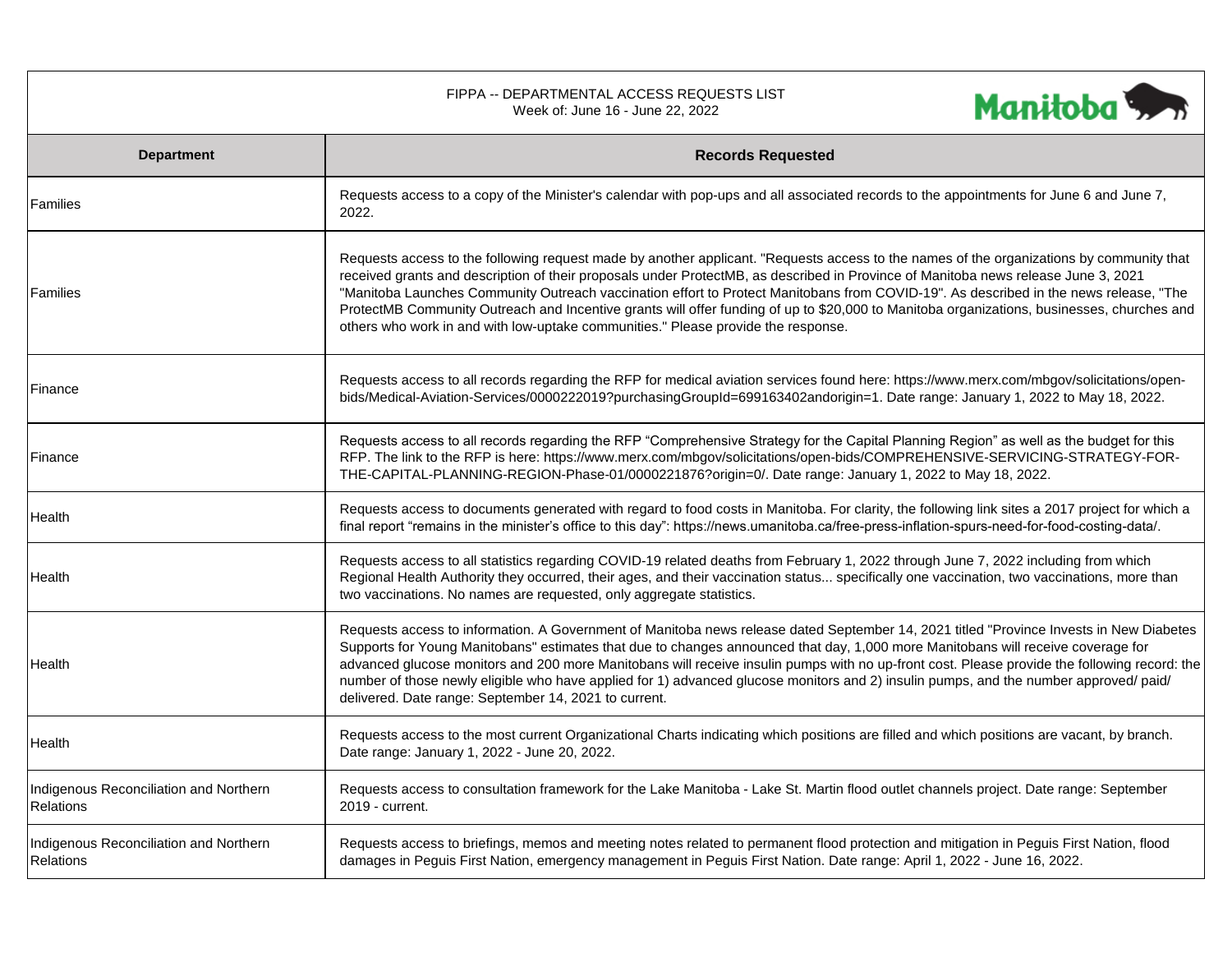| FIPPA -- DEPARTMENTAL ACCESS REQUESTS LIST<br>Manitoba <sup>1</sup><br>Week of: June 16 - June 22, 2022 |                                                                                                                                                                                                                                                                                                                                                                           |  |  |  |
|---------------------------------------------------------------------------------------------------------|---------------------------------------------------------------------------------------------------------------------------------------------------------------------------------------------------------------------------------------------------------------------------------------------------------------------------------------------------------------------------|--|--|--|
| <b>Department</b>                                                                                       | <b>Records Requested</b>                                                                                                                                                                                                                                                                                                                                                  |  |  |  |
| Justice                                                                                                 | Requests access to a copy of all freedom of information responses generated regarding "Project Dioxide" for requests made before the week<br>of May 5 - May 11, 2022.                                                                                                                                                                                                     |  |  |  |
| Justice                                                                                                 | Requests access to the following information requested by another applicant: "Requests access to any documents or correspondence to or<br>from Manitoba Prosecution Services regarding RCMP Project Dioxide - including but not limited to emails, updates, memos, and briefing<br>notes. Date range: January 1, 2018 to December 31, 2019." Please provide the response. |  |  |  |
| Justice                                                                                                 | Requests access to the following information requested by another applicant: "Requests access to any documents or correspondence to or<br>from Manitoba Prosecution Services regarding RCMP Project Dioxide - including but not limited to emails, updates, memos, and briefing<br>notes. Date range: January 1, 2016 to December 31, 2017." Please provide the response. |  |  |  |
| Justice                                                                                                 | Requests access to the following information requested by another applicant: "Requests access to any documents or correspondence to or<br>from Manitoba Prosecution Services regarding RCMP Project Dioxide - including but not limited to emails, updates, memos, and briefing<br>notes. Date range: January 1, 2014 to December 31, 2015." Please provide the response. |  |  |  |
| Justice                                                                                                 | Requests access to the number of complaints submitted to Manitoba Justice by inmates residing at Manitoba provincial correctional facilities<br>operated by the province.                                                                                                                                                                                                 |  |  |  |
| Justice                                                                                                 | Requests access to the number of complaints submitted to Manitoba Justice by staff working at Manitoba provincial correctional facilities<br>operated by the province.                                                                                                                                                                                                    |  |  |  |
| Justice                                                                                                 | Requests access to the number of contraband items seized by correctional officers from other correctional officers at provincial correctional<br>centres run and operated by the provincial government.                                                                                                                                                                   |  |  |  |
| Justice                                                                                                 | Requests access to records and descriptions associated with Contraband items seized from provincial facilities operated by the provincial<br>government.                                                                                                                                                                                                                  |  |  |  |
| Justice                                                                                                 | Requests access to the number of contraband items seized by correctional officers from inmates at provincial correctional centres run and<br>operated by the provincial government.                                                                                                                                                                                       |  |  |  |
| Justice                                                                                                 | Requests access to the number of contraband items seized by staff and Correctional Officers at Manitoba's provincial jails from outside of the<br>provincial facility.                                                                                                                                                                                                    |  |  |  |
| Justice                                                                                                 | Requests access to the number of drug overdose deaths in inmates recorded inside correctional facilities operated by the provincial<br>government here in Manitoba.                                                                                                                                                                                                       |  |  |  |
| Justice                                                                                                 | Requests access to the number of drug overdoses experienced by inmates recorded inside correctional facilities operated by the provincial<br>government here in Manitoba.                                                                                                                                                                                                 |  |  |  |